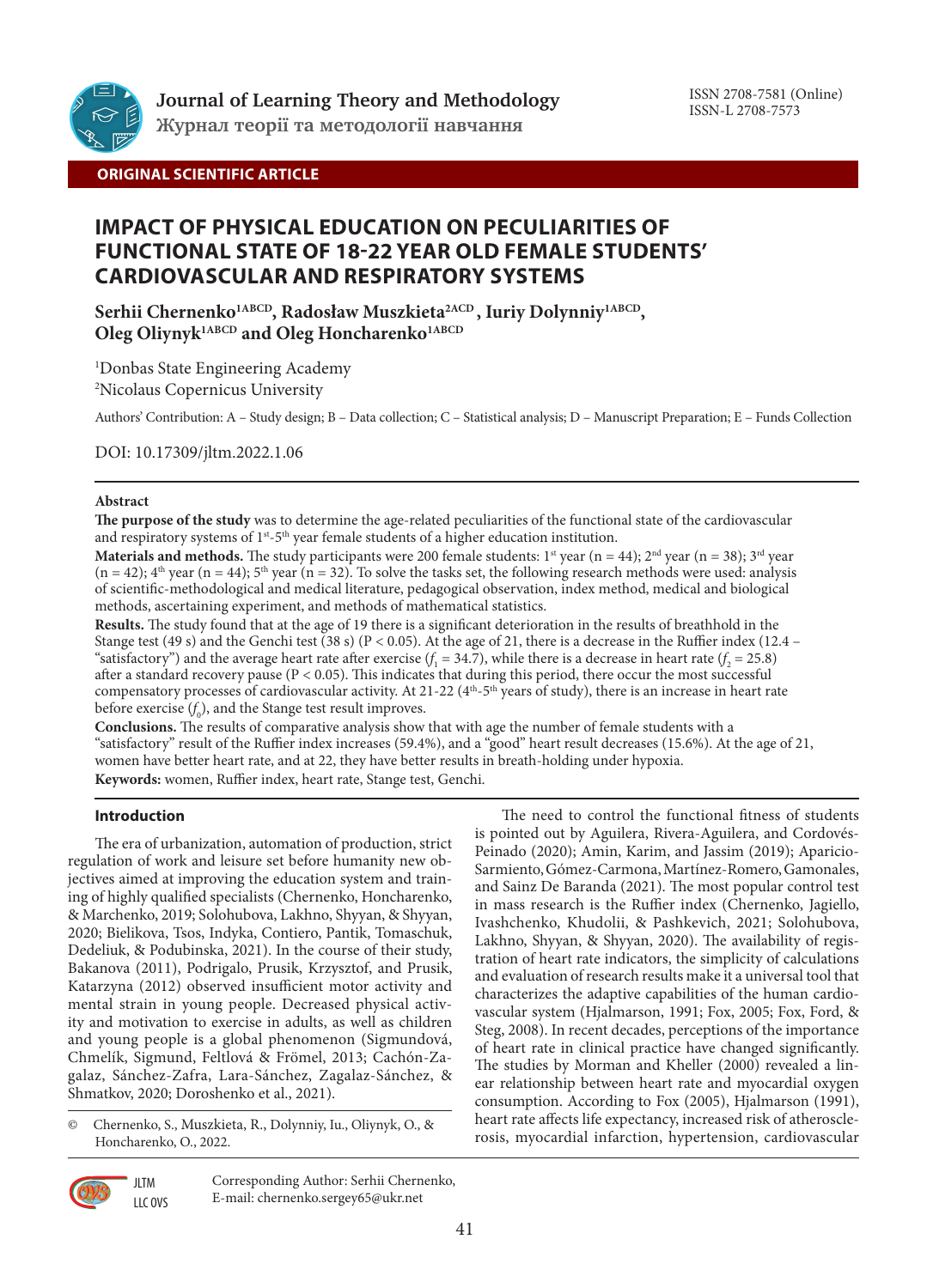disease. Thus, the study of the peculiarities of dynamics of the functional fitness of female students aged 18-22 is relevant.

*The purpose of the study* was to determine the age-related peculiarities of the functional state of the cardiovascular and respiratory systems of 1st-5th year female students of a higher education institution.

#### **Materials and methods**

#### *Study participants*

The study participants were 200 female students: 1st year  $(n = 44)$ ; 2nd year  $(n = 38)$ ; 3rd year  $(n = 42)$ ; 4th year  $(n = 41)$ 44); 5th year (n = 32) of Donbas State Engineering Academy, Kramatorsk. All the students participated in physical activity twice a week.

#### *Organization of the study*

To solve the tasks set, the following research methods were used: analysis of scientific-methodological and medical literature, pedagogical observation, index method, medical and biological methods, ascertaining experiment, and methods of mathematical statistics.

The program of functional state testing included the Ruffier index, the Stange test, and the Genchi test given in Tables 1, 2 (Romanenko, 1999; Dubrovskij, 2005).

#### *Testing procedure*

*Ruffier index.* The test was used to assess the cardiovascular system activity. Equipment required. Stopwatch.

Test description. On command, the participant, after 5 minutes of sitting calmly, counts the number of pulses for 15 seconds, then performs 30 squats for 45 seconds. Immediately after squatting, the pulse is measured for the first 15 seconds and the last 15 seconds from the first minute of the recovery period.

The testing result is the Ruffier index (RI), which is calculated by the formula: IR =  $(4(f_0 + f_1 + f_2) - 200)/10$ , where  $f_0$  is the heart rate before the load for 15 s;  $f_1$  is the heart rate after the load;  $f_2$  is the heart rate for the last 15 s from the first minute of recovery.

The cardiovascular system activity was assessed according to the index.

The Ruffier index is less than 0 – athletic heart;

0.1–5 – excellent (very good heart);

 $5.1-10$  – good (good heart);

10.1–15 – satisfactory (heart with moderate insufficiency);

15.1–20 – bad (heart with significant insufficiency).

*General instructions and remarks.* When measuring the pulse, the student places 2–4 fingers on the inside of her left hand near the thumb and gently presses the artery to the bone or places her hand on the carotid artery (it is comfortable to do this on the right side). Upon the instructor's command and simultaneous start of the stopwatch, the counting begins for 15 seconds with further recalculation for 1 minute.

*Stange test (voluntary inspiratory breathhold).* The test was used to assess the respiratory system activity.

Equipment required. Stopwatch. The participant stands and does several deep breathing cycles. After a full inhale,

she closes her mouth (tightly closes her lips) and pinches the wings of her nose with the thumb and index finger. The stopwatch determines the time from the moment of breathhold to its recovery. The respiratory system activity was assessed by the indicator of breathhold duration:

more than 90 s – excellent; from 60 to 90  $s - good$ ; from 30 to 60 s – satisfactory; less than 30 s – bad (unsatisfactory). *Genchi test (expiratory breathhold).* The test was used to

assess the respiratory system activity. After several breathing cycles, the subject fully exhales, closes her mouth and pinches her nose with her fingers. The stopwatch records the time of breathhold. The respiratory system activity was assessed by the indicator of breathhold duration:

more than 50 s – excellent; from 35 to 50 s - good; from 20 to 35 s – satisfactory; less than 20 s – bad (unsatisfactory).

#### *Statistical analysis*

The study results were processed using the method of mathematical statistics. The study calculated: arithmetic mean  $(x)$ , error in calculating the arithmetic mean  $(s)$ ; significance of difference between means (t). The significance of difference between statistical indicators (t) was evaluated using the Student's t-test.

#### **Results**

Table 1 shows the results of analysis of the cardiovascular and respiratory systems of the 1st-5th year female students. As a result of comparison of the indicators of heart rate and breathhold tests, the study determined average indicators characterizing the peculiarities of the cardiovascular and respiratory systems in women aged 18-22 years.

At 19, there is a significant deterioration in the results of breathhold in the Stange test (49 s) and the Genchi test (38 s) (P <0.05). The Ruffier index, heart rate indicators f0, f1, f2 do not change.

At the age of 19-20 (2nd-3rd years of study), no changes are observed in all indicators.

At the age of 21, there is a decrease in the Ruffier index (12.4 – "satisfactory") and the average heart rate after exercise  $(f1 = 34.7)$ , while there is a decrease in heart rate  $(f2 = 25.8)$ after a standard recovery pause ( $P < 0.05$ ). This indicates that during this period there occur the most successful compensatory processes of cardiovascular activity.

At 21-22 (4th-5th years of study), there is an increase in heart rate before exercise (f0) and improvement in the indicators of the Stange test. The Ruffier index, the number of pulses after exercise, the heart rate recovery response, and the Genchi test do not change. This indicates that with age there are characteristic signs of heterochrony and sensitivity of the functional state of the female body.

The obtained Ruffier index and the results of comparative analysis of the functional fitness for cardiovascular assessment show that with age the number of female students with a "satisfactory" Ruffier index increases (59.4%), and a "good" heart indicator decreases (15.6%).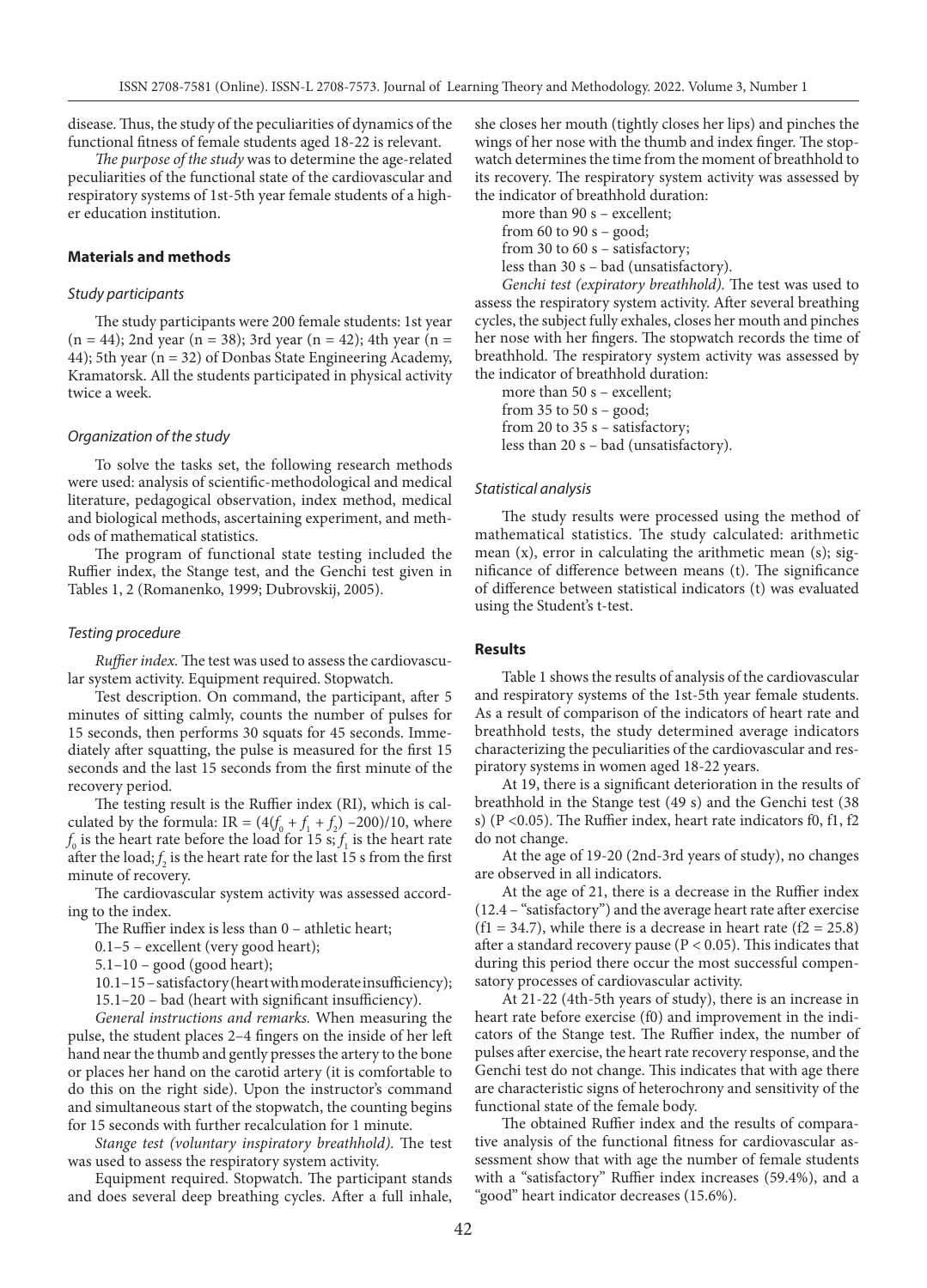Сhernenko, S., Muszkieta, R., Dolynniy, Iu., Oliynyk, O., & Honcharenko, O. (2022). Impact of Physical Education on Peculiarities of Functional State of 18-22 Year Old Female Students' Cardiovascular and Respiratory Systems

| No.      | <b>Test</b>       | $1st$ vear<br>$(n = 44)$ |       | $2nd$ vear<br>$(n = 38)$ |       | $3rd$ year<br>$(n = 42)$ |      | $4th$ year<br>$(n = 44)$ |      | $5th$ year<br>$(n = 32)$ |      |      | $L_{2-3}$ | $3 - 4$ | $t_{4-5}$ |
|----------|-------------------|--------------------------|-------|--------------------------|-------|--------------------------|------|--------------------------|------|--------------------------|------|------|-----------|---------|-----------|
|          |                   | X                        | S     | X                        | S     | X                        | S    | X                        | S    | х                        | S    |      |           |         |           |
|          | Ruffier index     | 12.59                    | 0.57  | 13.62                    | 0.84  | 14.91                    | 0.80 | 12.44                    | 0.66 | 13.33                    | 0.79 | 1.02 | 1.11      | 2.39    | 0.90      |
| 2 $f_0$  |                   | 20.61                    | 3.26  | 21.11                    | 5.43  | 21.69                    | 0.87 | 20.52                    | 0.49 | 22.70                    | 0.68 | 0.49 | 0.47      | 0.17    | 2.68      |
| $3 f_1$  |                   | 34.41                    | 5.34  | 35.74                    | 6.42  | 37.81                    | 1.35 | 34.73                    | 1.23 | 35.90                    | 0.98 | 1.01 | 1.21      | 2.47    | 0.99      |
| $4f_{2}$ |                   | 26.45                    | 3.91  | 27.21                    | 4.79  | 27.79                    | 0.93 | 25.84                    | 0.61 | 24.80                    | 0.89 | 0.78 | 0.47      | 1.75    | 1.08      |
|          | 5 Stange test (s) | 57.19                    | 15.97 | 48.79                    | 17.92 | 50.90                    | 2.58 | 47.50                    | 2.39 | 54.10                    | 1.88 | 2.22 | 0.54      | 0.97    | 1.78      |
|          | 6 Genchi test (s) | 45.53                    | 12.66 | 37.55                    | 13.78 | 13.76                    | 1.80 | 40.80                    | 2.63 | 37.90                    | 1.21 | 2.71 | 0.28      | 1.25    | 0.79      |

Table 1. Results of testing of the functional fitness of 1<sup>st</sup>-5<sup>th</sup> year female students

**Table 2.** Ruffier index indicators of 1st-5th year female students

|     |                                                 | $1st$ vear           | $2nd$ vear           | $3rd$ vear           | $4th$ vear           | $5th$ year           |  |
|-----|-------------------------------------------------|----------------------|----------------------|----------------------|----------------------|----------------------|--|
| No. | State of the cardiovascular system, %           | $(18 \text{ years})$ | $(19 \text{ years})$ | $(20 \text{ years})$ | $(21 \text{ years})$ | $(22 \text{ years})$ |  |
|     |                                                 | $(n = 44)$           | $(n = 38)$           | $(n = 42)$           | $(n = 44)$           | $(n = 32)$           |  |
|     | l "bad" - significant heart insufficiency       | 27.3                 | 36.8                 | 40.5                 | 22.7                 | 25                   |  |
|     | 2 "satisfactory" - moderate heart insufficiency | 50.0                 | 31.6                 | 45.2                 | 50.0                 | 59.4                 |  |
|     | "good" – good heart                             | 20.5                 | 28.9                 | 14.3                 | 22.7                 | 15.6                 |  |
|     | 5 "excellent" – athletic heart                  | 2.2                  | 2.7                  |                      | 4.6                  |                      |  |

## **Discussion**

The study assumed that the dynamics of the functional state of the cardiovascular and respiratory systems in women aged 18-22 years has its peculiarities. It was found that with age the number of female students with a "satisfactory" Ruffier index increases (59.4%), and a "good" heart result decreases (15.6%). The age of 19-20 is problematic in the functional fitness of women's cardiovascular and respiratory systems.

The obtained data confirm that the third year is a problematic period in physical education of students (Chernenko, Iermakov, Oliinyk, & Dolynnyi, 2018; Chernenko, Jagiello, Ivashchenko, Khudolii, & Pashkevich, 2021).

Decreased indicators of the functional fitness of the cardiovascular and respiratory systems in women aged 19-20 testify to insufficient physical load in the process of physical education of students and complement the data on the need for additional introduction of more intensive forms of training to the system of physical education of students (Solohubova et al., 2020; Amin et al., 2019; Choi et al., 2021), and on the importance of motor activity in the educational process of students (Lynch & Sargent, 2020; Tohmea et al., 2020; Hovey et al., 2020).

The obtained data point to prognostic significance of heart rate and a tendency towards an increase in resting heart rate of students (1st-5th years of study), which confirms the study on the influence of resting heart rate on deterioration of the functional fitness of the human cardiovascular system (Baevskii, 1979; Amosov, & Bendet, 1989).

Thus, the Ruffier index, the Stange test, and the Genchi test can be used to assess the functional fitness of 1st-5th year female students.

#### **Conclusions**

The results of comparative analysis show that with age the number of female students with a "satisfactory" result of the Ruffier index increases (59.4%), and a "good" heart result decreases (15.6%). The age of 19-20 is problematic in the

functional fitness of women's cardiovascular and respiratory systems.

Decreased indicators of the functional fitness of the cardiovascular and respiratory systems in women aged 19-20 testify to insufficient physical load, their low motor activity and point to the need for additional introduction of more intensive forms of training to the system of physical education of students.

The Ruffier index, the Stange test, and the Genchi test can be used to assess the functional fitness of 1st-5th year female students.

#### **Acknowledgement**

The study was carried out in accordance with the research plan of the Department of Physical Education and Sports of the Donbas State Engineering Academy.

#### **Conflict of interest**

The authors declare that there is no conflict of interest.

#### **References**

- Chernenko, S., Honcharenko, O., & Marchenko, S. (2019). Informative Indicators of Functional and Motor Fitness of Students of Higher Education Institutions. *Teorìâ ta Metodika Fìzičnogo Vihovannâ, 19*(3), 107-115. https://doi.org/10.17309/tmfv.2019.3.01
- Solohubova, S., Lakhno, O., Shyyan, V., & Shyyan, O. (2020). The Assessment of Physical Fitness and Morphofunctional State of Female First-Year Students in Non-Linguistic Higher Education Institutions. *Teorìâ ta Metodika Fìzičnogo Vihovannâ, 20*(3), 157-164. https://doi.org/10.17309/tmfv.2020.3.05
- Bielikova, N., Tsos, A., Indyka, S., Contiero, D., Pantik, V., Tomaschuk, O., Dedeliuk, N., & Podubinska, S. (2021). The motor activity status and students' self- assessment of health during a covid-19 pandemic. *Sport Mont,* 19, 95–99. https://doi.org/10.26773/smj.210901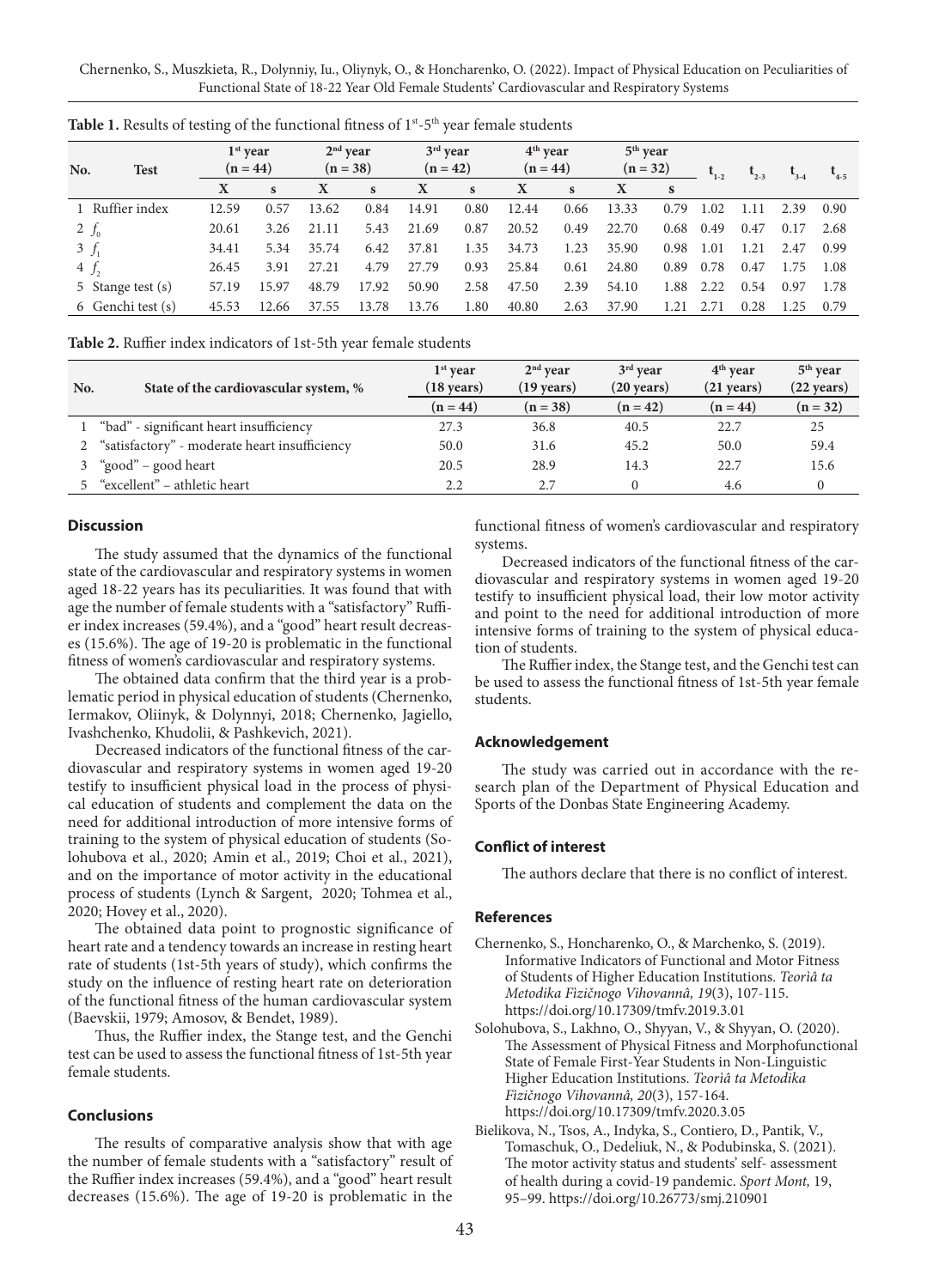- Bakanova, A.F. (2011). Forming of healthy way of life of student young people. *Physical Education of Students,* (6), 8-11. https://www.sportedu.org.ua/html/journal/2011-N6/ FVS201106.pdf
- Podrigalo, L.V., Prusik, Krzysztof, & Prusik, Katarzyna (2012). Main regularities of teaching course "Non-traditional methods of recovery at physical culture and sports". *Physical Education of Students,* (4), 111-114. https://www. sportedu.org.ua/html/journal/2012-N4/12plvpcs.pdf
- Sigmundová, D., Chmelík, F., Sigmund, E., Feltlová, D., & Frömel, K. (2013). Physical activity in the lifestyle of Czech university students: Meeting health recommendations. *Eur J Sport Sci, 13*(6), 744-50. https://doi.org/10.1080/17461391.2013.776638
- Cachón-Zagalaz, J., Sánchez-Zafra, M., Lara-Sánchez, A., Zagalaz-Sánchez, M. L., & Shmatkov, D. (2020). Study on the relationship between physical activity and the development of professional competence: Findings from a study in Ukraine. *Journal of Human Sport and Exercise, 15*(3), 591-607. https://doi.org/10.14198/jhse.2020.153.10
- Doroshenko, E., Hurieieva, A., Symonik, A., Chernenko, O., Chernenko, A., Serdyuk, D., Svatiev, A., & Tsarenko, K. (2021). Differentiation of Physical Loads in Female Students of Different Motor Ages. *Teorìâ ta Metodika Fìzičnogo Vihovannâ, 21*(2), 158-166. https://doi.org/10.17309/tmfv.2021.2.09
- Aguilera, D. A., Rivera-Aguilera, V. S., & Cordovés-Peinado, R. (2020). Strategy proposal for the redesign of the Subject Program Athletics I of the Physical Education career curriculum approach by competence according to the educational model of the university. *Journal of Human Sport and Exercise, 15*(Proc4), 1394-1406. https://doi.org/10.14198/jhse.2020.15.Proc4.36
- Amin, H. M., Karim, A. A., & Jassim, R. A. W. (2019). Prediction of some types of handball throws according to the attention expressions of physical education and sports Sciences female students. *Journal of Human Sport and Exercise, 14*(Proc5), S1842-S1852. https://doi.org/10.14198/jhse.2019.14.Proc5.03
- Aparicio-Sarmiento, A., Gómez-Carmona, C. D., Martínez-Romero, M. T., Gamonales, J. M., & Sainz De Baranda, P. (2021). The effect of a specific core training program in physical education on perceived exertion and technique. *Journal of Sport and Health Research, 13*(2), 195-210.
- Fox, K. (2005). Future perspectives of I f inhibition in various cardiac conditions. *European Heart Journal Supplements, 7*(suppl\_H), H33-H36.
- Hjalmarson, År. (1991). Cardioprotection after myocardial infarction. *Clinical Cardiology, 14*(S3), 40-44. https://doi.org/10.1002/clc.4960140708
- Morman, D., & Kheller, L. (2000). *Fiziologiia serdechnososudistoi sistemy.* SPb.: Piter, 256 s.
- Chernenko, S., Jagiello, W., Ivashchenko, O., Khudolii, O., & Pashkevich, S. (2021). Discriminant analysis: peculiarities of impact of sports specialization on 3rd-year female students' functional and motor fitness. *Physical Education of Students, 25*(6), 374-381. https://doi.org/10.15561/20755279.2021.0606
- Fox, K., Ford, I., Steg, P. G., Tendera, M., Robertson, M., & Ferrari, R. (2008). Heart rate as a prognostic risk factor in patients with coronary artery disease and left-ventricular systolic dysfunction (BEAUTIFUL): A subgroup analysis of a randomised controlled trial. *The Lancet, 372*(9641), 817-821. https://doi.org/10.1016/S0140-6736(08)61171-X
- Chernenko, S., Iermakov, S., Oliinyk, O., & Dolynnyi, Y. (2018). Pattern Recognition: Description of Functional and Motor Preparedness of Students of Higher Educational Institutions. *Teorìâ ta Metodika Fìzičnogo Vihovannâ, 18*(4), 200-206. https://doi.org/10.17309/tmfv.2018.4.06
- Choi, S. M., Sum, K. W. R., Wallhead, T. L., Leung, F. L. E., Ha, S. C. A., & Sit, H. P. C. (2021). Operationalizing physical literacy through sport education in a university physical education program. *Physical Education and Sport Pedagogy,* 1-17.
- https://doi.org/10.1080/17408989.2021.1915266 Lynch, S., & Sargent, J. (2020). Using the meaningful physical education features as a lens to view student experiences of democratic pedagogy in higher education. *Physical Education and Sport Pedagogy, 25*(6), 629-642. https://doi.org/10.1080/17408989.2020.1779684
- Tohmea, G. M., Najam, N. R., & Tohmea, W. M. (2020). The effect of pilates exercises on some physical components among first stage female students of the faculty of physical education and sports sciences Wasit University. *Journal of Human Sport and Exercise, 15*(Proc2), 146-153. https://doi.org/10.14198/jhse.2020.15.Proc2.04
- Hovey, K., Niland, D., & Foley, J. T. (2020). The impact of participation in an outdoor education program on physical education teacher education student self-efficacy to teach outdoor education. *Journal of Teaching in Physical Education, 39*(1), 18–27. https://doi.org/10.1123/jtpe.2018-0288
- Amosov, N. V., & Bendet, Ia. A. (1989). *Fizicheskaia aktivnost i serdtce.* K., Zdorovia, 216 s.
- Baevskii, P. M. (1979). *Prognozirovanie sostoianii na grani normy i patologii*. M.: Meditcina, 298 s.